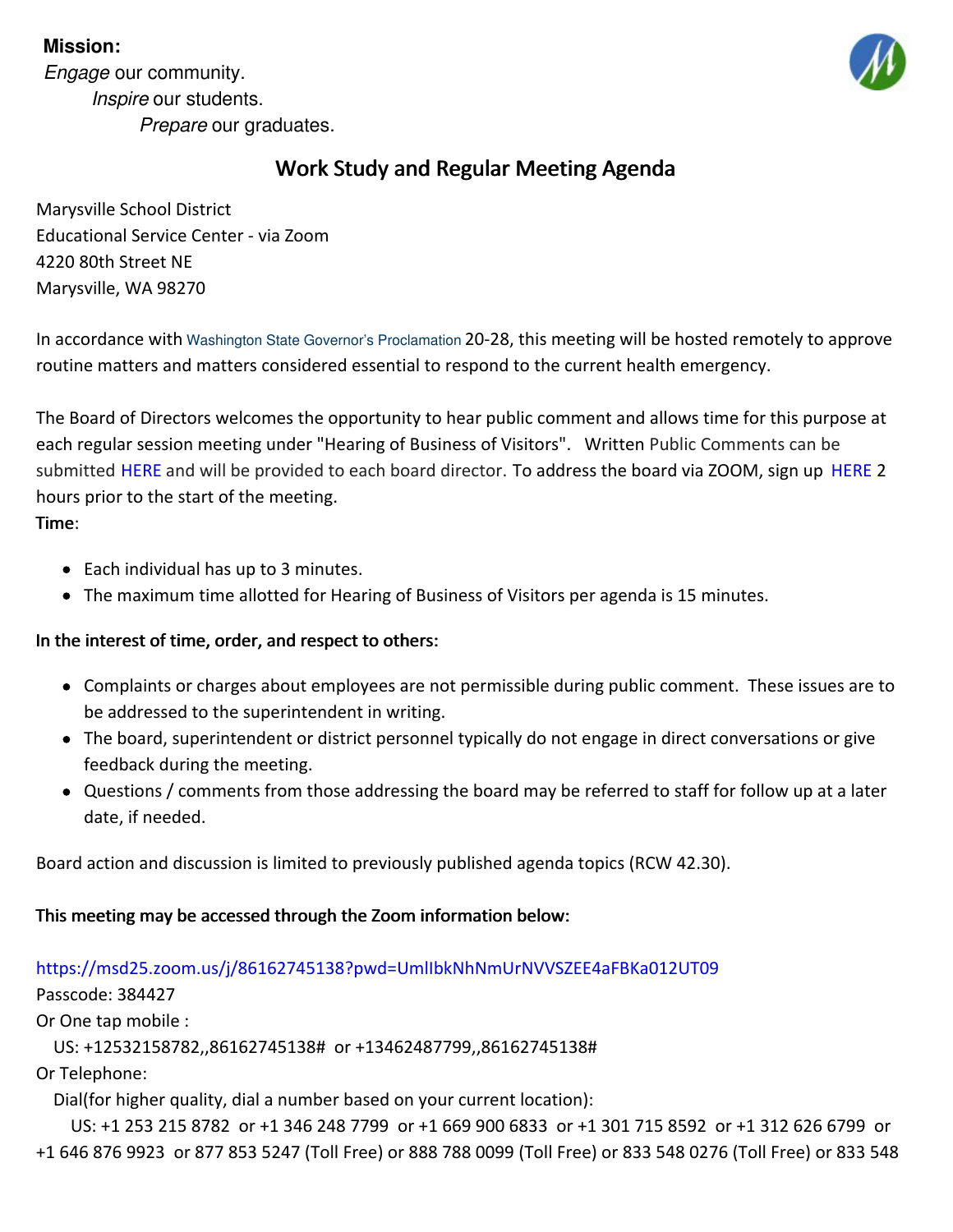0282 (Toll Free) Webinar ID: 861 6274 5138

# School Reports to the Board of Directors:

School reports are developed and shared electronically. Please note that the reports are a "live" document that may be edited up to presentation time.

# **ACCESSIBILITY**

The public is always invited to attend school board meetings. The Marysville School District does not discriminate on the basis of disability in admission or access to these public forums. If you should require any reasonable accommodation to enable you to attend and/or participate, please contact the Superintendent's Office at 360-965-0001. We request at least 48 hours advance notice for special accommodations.

### 10/20/2021 04:00 PM

# A. Work Study Session - 4:00 PM, Board Room

# **District Reports: Engage. Inspire. Prepare.**

## Approval of Work Study Agenda (Vote) and the study of the study of the study of the study  $($ Vote) and the study  $A$ genda (Vote) and the study  $A$ genda (Vote) and the study  $A$ genda (Vote) and the study  $A$ genda (Vote) and

Proposed motion: I move to approve the work study agenda as presented.

### Equity:

Equity Policy(Draft) [Presentation](https://docs.google.com/presentation/d/1XOJxcO8dW3FJTr_XOBzzTOnluKoyvaoMR_X5XOk1p-U/edit?usp=sharing) - Eneille Nelson, Executive Director of Equity and Family Engagement

## Finance and Operation:

Levy Presentation and Discussion - presented by David Cram, Executive Director of Finance

Capital Levy [Projections](https://app.eduportal.com/documents/view/811333)

[Technology](https://app.eduportal.com/documents/view/811334) Levy Projections

# B. Call to Order - Regular Session Meeting, 6:00 pm, Board Room

C. Flag Salute

# D. Land Acknowledgement

We respectfully acknowledge that this meeting is being held on the traditional homelands to the Coast Salish Tribes, in particular the Tulalip, Snohomish, Stillaguamish, and Sauk-Suiattle Tribes. We see you, respect your right to sovereignty and are committed to being better listeners, learners, and in lifting indigenous voices to work together for our students and community.

# E. Approval of the Agenda

Proposed Motion: *I move to approve the agenda as presented.* 

| F. Superintendent's Report         | (Information) |
|------------------------------------|---------------|
| G. Hearing of Business of Visitors | (Information) |

- Public Comment
- H. Communications / Reports

(Work Session)

(Vote)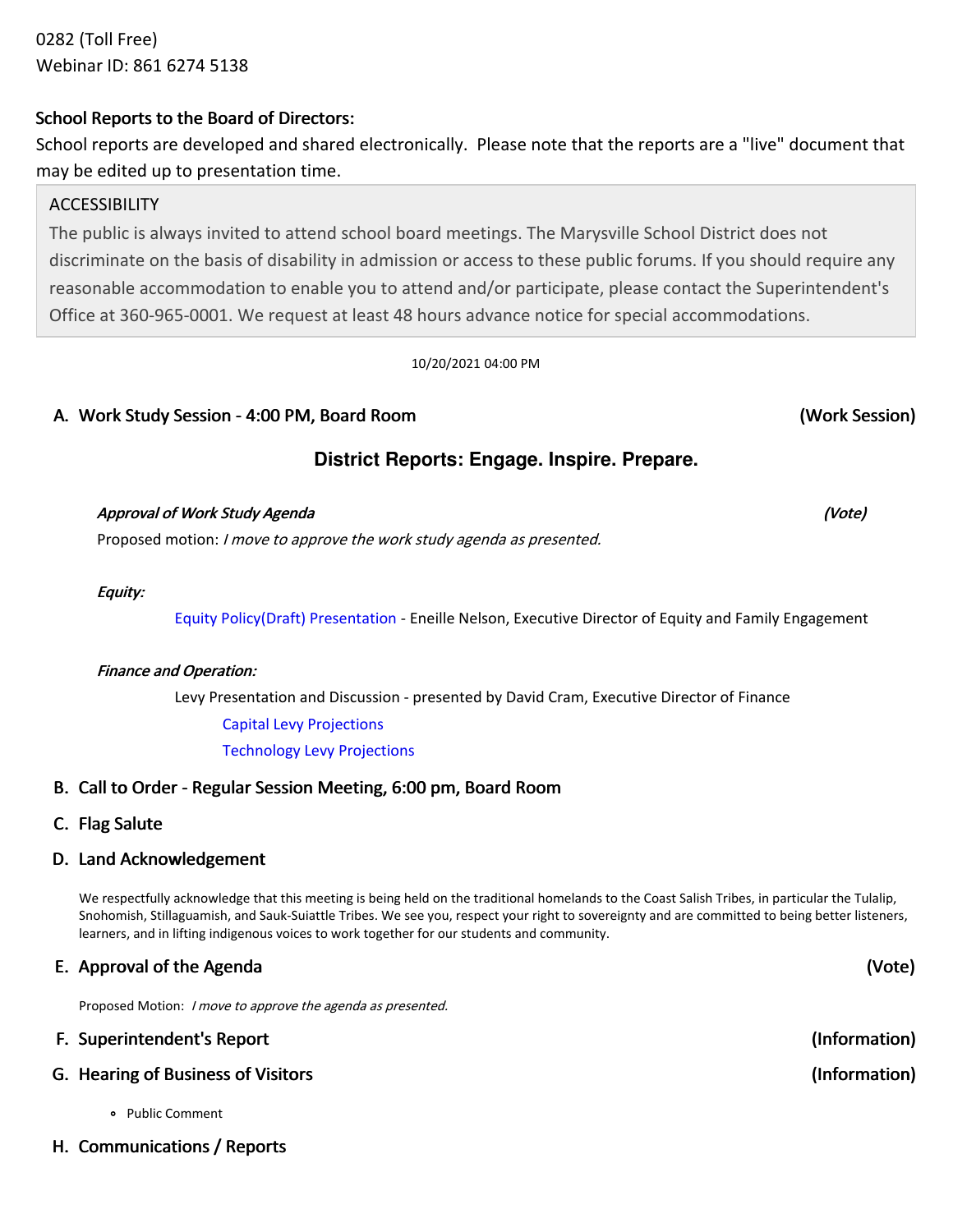#### Staff, Student, and Community Recognition\* :

- Filipino American History Month [Proclamation](https://app.eduportal.com/documents/view/811171) presented by Chris Pearson, Interim Superintendent
- [Soroptimist](https://docs.google.com/presentation/d/1yE84dC5F5EXPPTcqz5HjKQlBofFbiXMcBJceSyqQCzQ/edit?usp=sharing) and Kiwanis Students of the Month presented by Chris Pearson, Interim Superintendent September - Shawn Justin Reyes and Kaya-Marie Solomon, MGHS
- Staff, Student or Board Reports\* (Reports may be presentation-style or written and provided as a supplement to the agenda).
	- Mascot Update presented by JMarie Riche and Mary Fertakis, Consultants

#### I. Approval of Minutes

Proposed Motion: I move to approve the work study and regular session minutes of [October](https://app.eduportal.com/minute/preview_minute_pdf/24590) 6, 2021 as presented.

#### J. Consent Agenda

Proposed Motion: <sup>I</sup> move to approve the consent agenda as presented.

#### b. Personnel

2021\_10\_20 AP [Vouchers.pdf](https://app.eduportal.com/documents/view/810977)

October 2021 [Enrollment.pdf](https://app.eduportal.com/documents/view/810976)

[September](https://app.eduportal.com/documents/view/810975) 2021 Purchasing Report.pdf

Personnel Report [2021\\_10\\_20.pdf](https://app.eduportal.com/documents/view/811685)

[2021\\_10\\_20](https://app.eduportal.com/documents/view/810974) Gifts to the DIstrict.pdf

#### K. Board Action

#### 1. Levy Resolutions

Presenter: David Cram, Executive Director of Finance

#### i. Resolution 2022 - 11 Replacement Educational Programs and Operations Levy

Proposed motion: I move to adopt Resolution No. 2022-11 for the Replacement Educational Programs and Operations Levy for the February 8, 2022 election.

Situation Report Res. No. 2022\_11 [Replacement](https://app.eduportal.com/documents/view/811136) Educational Programs Levy.pdf

Res. No 2022\_11 MARYSVILLE SD 25--EP&O Levy Resolution 4 Year (February 2022) (Prop [1\)\\_USW\\_Active01\\_505108088\\_1](https://app.eduportal.com/documents/view/811134) (1).pdf

#### ii. Resolution 2022 - 12 Technology and Capital Projects Levy

Proposed motion: I move to adopt Resolution No. 2022-12 for the Technology and Capital Projects Levy for the February 8, 2022 election.

Situation Report Res. No. 2022\_12 [Technology](https://app.eduportal.com/documents/view/811137) and Capital Projects Levy.pdf

Res. No 2022\_12 [MARYSVILLE](https://app.eduportal.com/documents/view/811135) SD 25--Tech & Capital Projects Levy Resolution 4 Year (February 2022) (Prop 2).pdf

#### 2. Trauma-Informed Practices Interagency Agreement - Amendment 2

Presenter: Lori Knudson, Executive Director of Secondary Education

Proposed Motion: I make a motion to approve the Interagency Agreement with Snohomish County to provide training on Traumainformed Instructional Practices.

Situation Report - Continua [Grant.pdf](https://app.eduportal.com/documents/view/811481)

[Marysville-2019-TIP-02.pdf](https://app.eduportal.com/documents/view/811133)

#### 3. Policy for First Reading

Proposed motion: I move to approve policy 0210 Educational Equity and 4050 Data Sharing With Local Tribes for first reading.

(Action)

(Action)

(Consent Agenda)